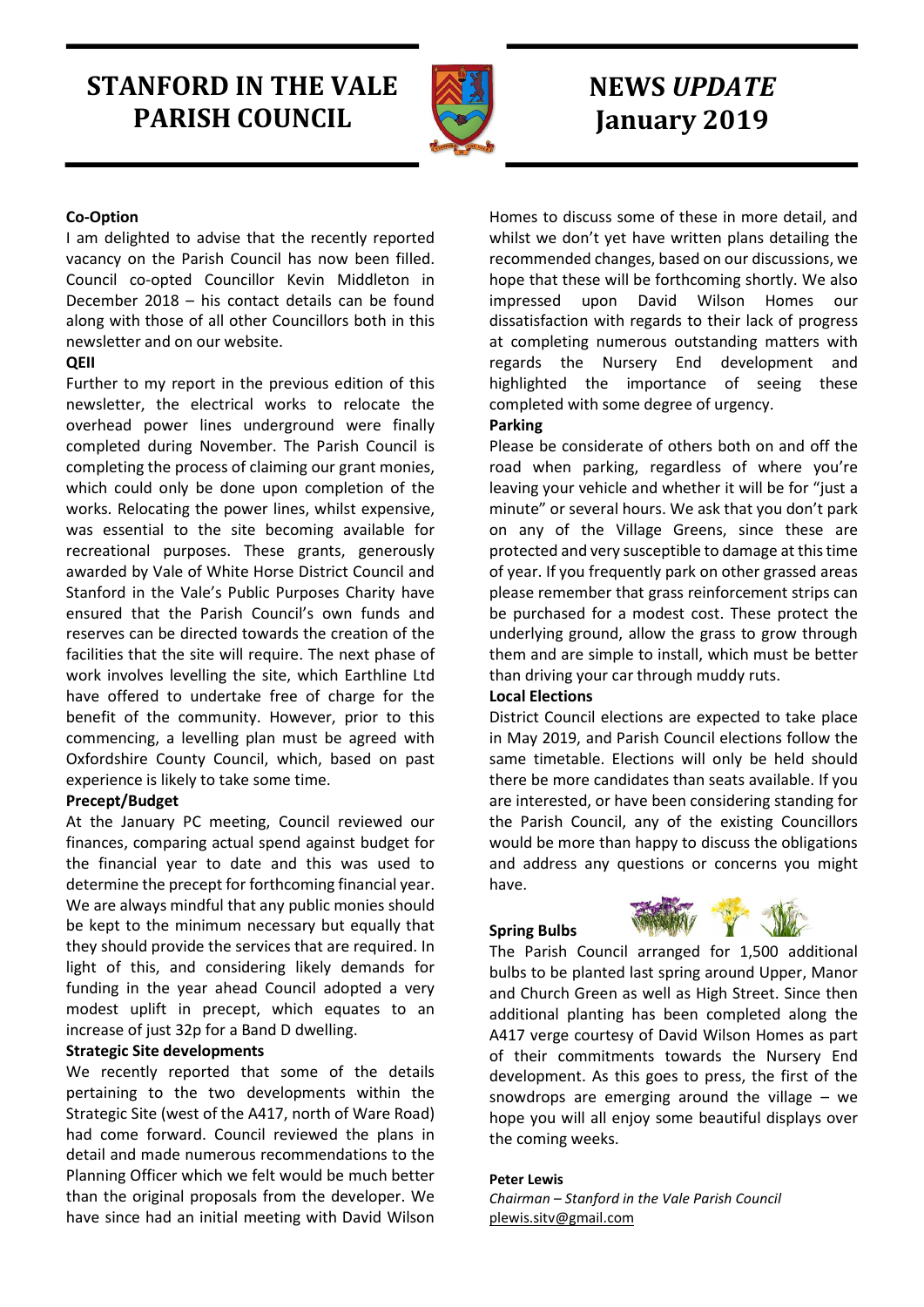#### 5 Day Free Business Course

From Monday 4 February, a FREE five-day business course will be coming to Faringdon to help people kick start a new business and to support independent businesses grow and succeed.

The intensive course is being sponsored by Vale of White Horse District Council and run by PopUp Business School. The school will be opening at 10am at the Pump House in the town centre and will include lots of practical sessions, advice, one-to-one coaching and builds a support network from everyone attending.

Last year 53 people attended the course in Didcot and by the end of the week 15 new businesses where set up and ready to trade and another 39 were almost ready to get going. During the Didcot sessions, entrepreneurs set up a wide range of companies including wedding photographer, a vegan fast food retailer, a life coach service and an entertainment hire company.

Workshops in Faringdon will run 10am-3pm each day from Monday through to Friday and provide advice on how businesses can be set up for free and use social media and websites to find new customers.

Cllr Mike Murray, Cabinet Member for Development and Regeneration at Vale of White Horse District Council, said: "This course is a part of our ongoing commitment to support local business and the economy. The different sessions have something for everyone – from an individual with a business idea to a growing sole trader ready to take the next big step." Alan Donegan, Co-Founder of the PopUp Business School said "We are very excited about coming back to Oxfordshire, and it's always amazing going to a new town to teach people how to make money doing something they love"

he course is available FREE of charge to anyone wanting to attend and is supported by Vale of White Horse District Council, Faringdon Chamber of Commerce, Faringdon Town Council, Vale4Business and Sovereign Housing.

 To book your place, go to www.popupbusinessschool.co.uk/faringdon

## Communications

South Oxfordshire and Vale of White Horse District Councils 01235 422400

www.southoxon.gov.uk | @southoxon www.whitehorsedc.gov.uk | @whitehorsedc



## Interested in volunteering?

Come along to Restore's volunteering event to find out more about our different volunteering roles.



We offer the opportunity to learn new skills, be part of a friendly team and to really make a difference. Tuesday 26th February, 6pm to 7.30pm Restore Manzil Way, off Cowley Road, Oxford volunteer@restore.org.uk 01865 455822 www.restore.org.uk/volunteer



Burglary remains a priority following a recent spate of three breaks in the Shrivenham area during the month of December. Increased patrols and crime reduction advice by the team has help to reassure the community. We wish to thanks the public for your extra vigilance and community resilience. Christmas is always a favourite time for burglars but still please remain security conscious throughout 2019.

We have been running Operation Monitor for six months (our operation to combat dwelling burglary) and reports show that in a large proportion of our burglaries suspects have gained entry to properties through insecure doors and windows. Access to the rear of properties has also been made easy by insecure side/rear gates. Are you making it easy for burglars? Please review your security, make sure that all of you windows and doors are locked before going to bed or going out. Lock your cars and keep keys away from doors and windows. Fit a lock on any gates and sheds and install security lighting and CCTV. If you would like any further advice please email the team using details at the bottom of the page.